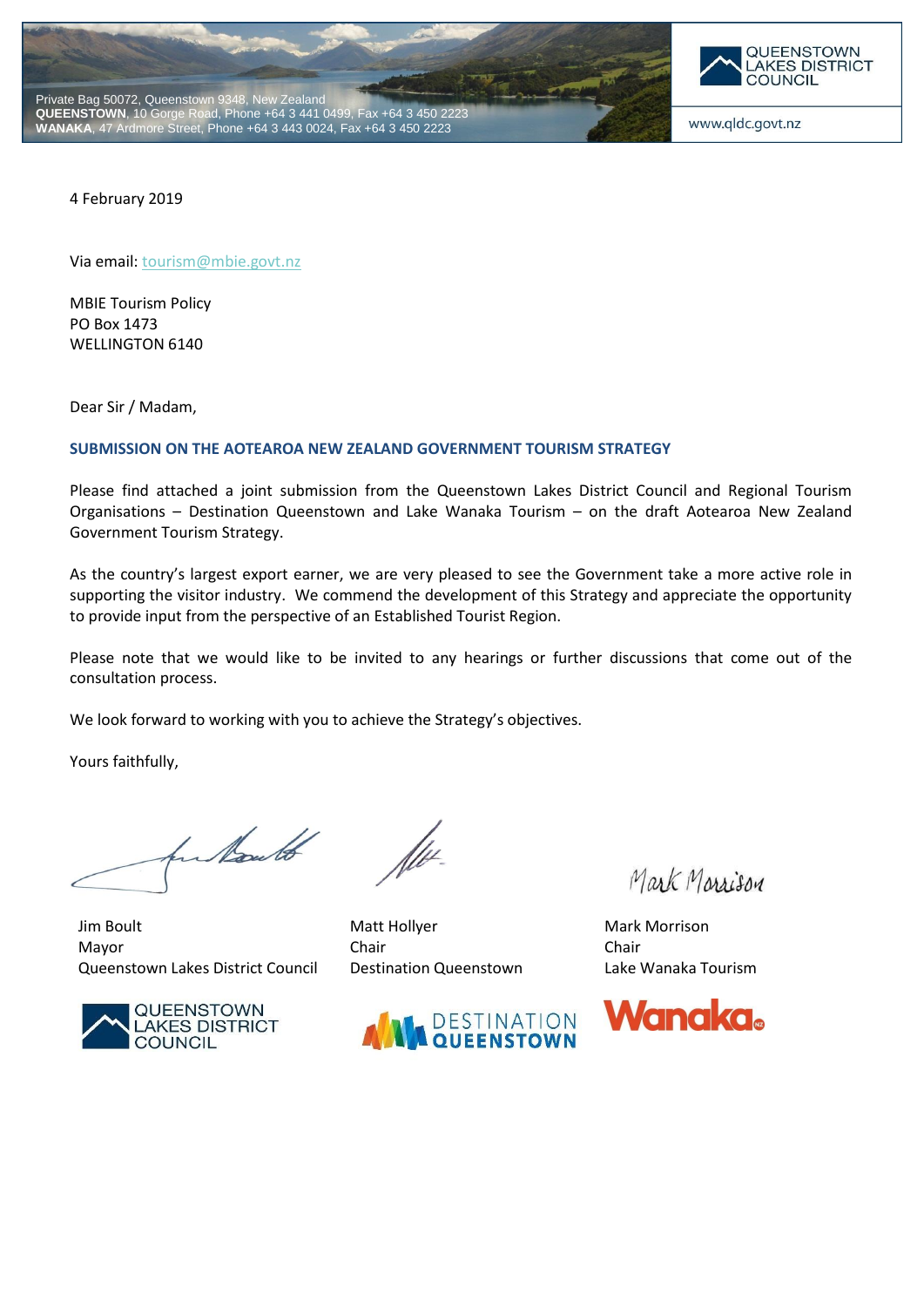## **1.0 INTRODUCTION**

- 1.1 Queenstown Lakes is a globally recognised tourist destination. The district is strongly reliant on and affected by the domestic and international visitor industry. It is vital to the region's economy, yet the increasing volume of visitors is placing pressure on our infrastructure, communities, and natural environment. These impacts are detailed in the 2018 report *Sustaining Tourism Growth in Queenstown* (Martin Jenkins).
- 1.2 Addressing the impacts of high tourism growth is a priority. The Queenstown Lakes Disrict Council (QLDC) is already leading the way to provide insights, innovations and analysis to solve the problems that Established Tourism Regions, such as Queenstown Lakes, are experiencing.
- 1.3 We appreciate the Government's interest in and response to the issues facing our community. We understand that Queenstown Lakes is an exceptional case in terms of growth that calls for unique solutions. We look forward to working closely with the relevant government departments to design and implement these solutions.
- 1.4 In line with the QLDC's 2018 submission on the International Visitor Conservation and Tourism Levy (IVCTL), we reiterate in this submission our strong support for a package of funding tools to address the pressures that accompany high growth, including a Local Visitor Levy. We would also like the Strategy to be clearer about the role of the visitor industry in addressing the challenges that accompany high growth.
- 1.5 In our view, the New Zealand tourist industry has concentrated on increased numbers of visitors, and has not focused on value. We are pleased to see that the Strategy identifies the need to attract more high value visitors. We strongly support this direction and also encourage government to concentrate its efforts into ensuring we have an industry with a diverse portfolio of products and source of visitor types. Taking this approach will help support a resilient and sustainable tourism industry.
- 1.6 We propose that the Strategy takes a broader perspective by aiming for economic resilience and global market competitiveness. We would like it to include goals such as delivering world-leading experiences, world-leading marketing approaches, and superior visitor management.
- 1.7 We fully support the Strategy's aim to extend the benefits of increased growth in the visitor industry to all New Zealanders. We would like the Strategy to be clear about what the benefits are and how they will be shared.
- 1.8 We suggest that the Strategy acknowledges the importance of social licence to ensure New Zealand residents are on board with visitor growth. To achieve this, the Government could take a more prominent role in communicating the benefits of tourism to New Zealanders, at both a local and national level. This would include communicating what it is that visitors, and the tourism and associated industries (in terms of amenities and services) contribute to the country now and, on current projections, what they are expected to contribute in the future.
- 1.9 Outcome 4 "New Zealander's lives are improved by tourism" is a strong and clear goal, and we suggest that this becomes the Strategy's overarching aim, instead of "Enrich New Zealand through sustainable tourism growth". We suggest that the system diagram show New Zealanders at the centre. This will provide a strong guiding principle for the Government's continued involvement in tourism and is aligned to the four capitals approach to sustainable intergenerational wellbeing.
- 1.10 For both marketing and infrastructure planning purposes, access to reliable data is essential. We propose that the Strategy make explicit reference to investment in data gathering, analysis and research to inform the industry and assist local authorities plan infrastructure and other services.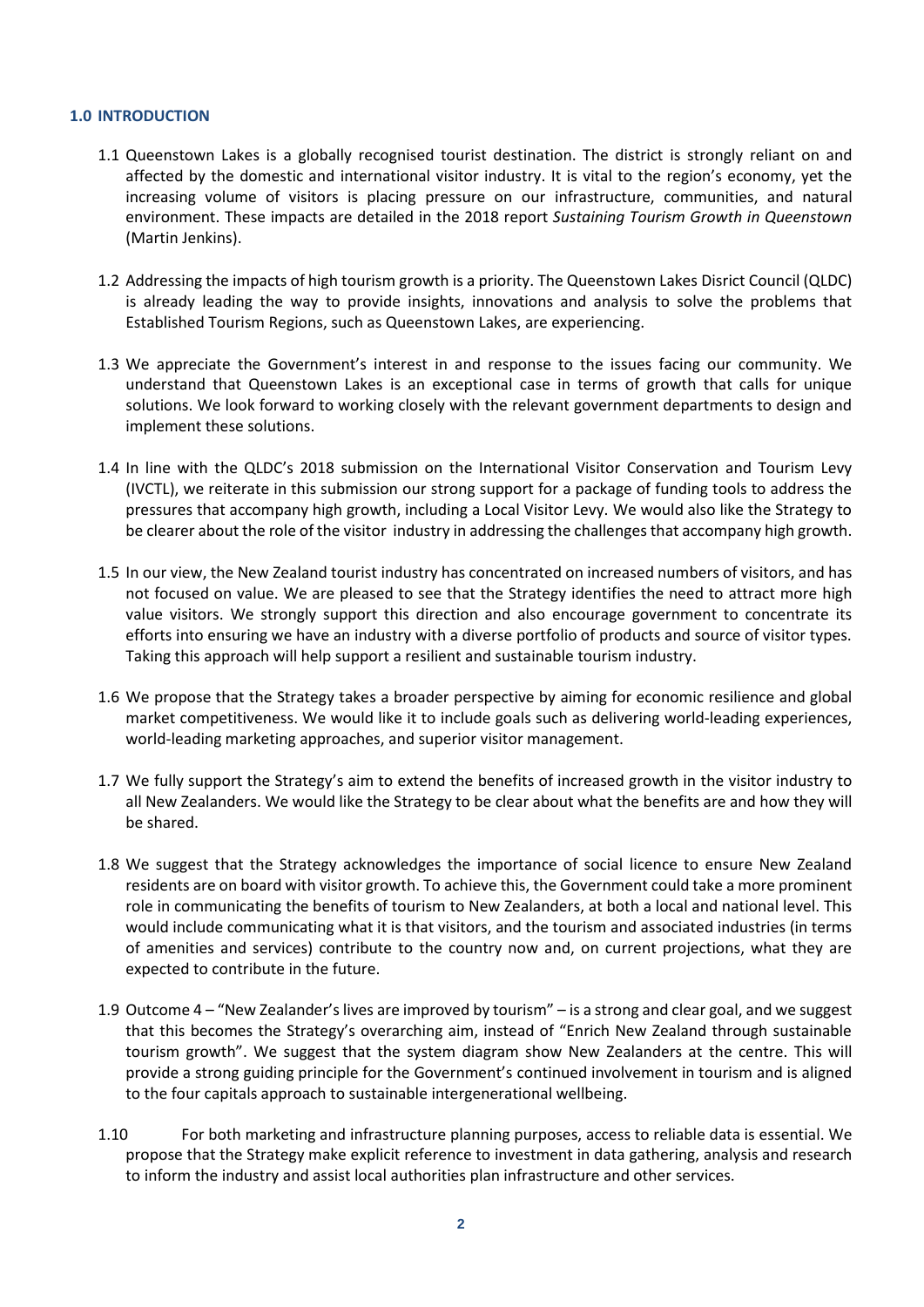- 1.11 We suggest that the initiatives outlined in the draft Strategy are set out in order of priority.
- 1.12 This submission addresses a number of key points, focussing on:
	- A regional approach
	- Inter-sectoral integration
	- Sustainability
	- Productivity
	- Innovation
	- Research and data gathering.

# **2.0 A REGIONAL APPROACH**

- 2.1 The tourism sector offers different benefits and challenges in different locations, and we support the proposal to classify visitor destinations. Established Tourist Regions have specific challenges, including the need for the local economy to diversify to be less reliant on tourism. We would like the Strategy to recognise this challenge and for local and central government to partner to address it.
- 2.2 As the Strategy notes, the impacts of tourism vary across the country, and for that reason we support an investment framework that recognises regional differences, meets regional needs, and results in regional funding streams.
- 2.3 Taking a regional approach will require appropriate support at each stage of growth, from emerging through to the lead regions. Examples include product development assistance for emergent regions, infrastructure investment across the board, and specific funding where there is high growth. Taking a regional approach to funding will benefit our communities as well as enhance the visitor experience.
- 2.4 Tourism-related infrastructure and Regional Tourism Organisation (RTO) marketing investments are made at a district level where the impacts of tourism are felt directly. Yet the visitor does not demarcate between one territorial authority and another. For the Government to achieve its tourism aims, the visitor experience must be seamless across local authority 'borders'. To help bring this about, central government could take a more prominent role in encouraging regions to collaborate more, and compete less, when attracting and hosting visitors.
- 2.5 Whilst marketing investment via Tourism New Zealand should at least be maintained, the Strategy could outline co-funding opportunities for marketing across regions and maintaining messages around New Zealand's seasonal proposition.

# **3.0 INTER-SECTORAL INTEGRATION**

- 3.1 We have seen that tourism can support the internationalisation of other New Zealand industries, such as wine production, and we suggest that these linkages have the potential to be strengthened in the future. International visitors offer more than just being consumers of tourism while they are in New Zealand. Some become (or influence others to become) skilled migrants, seasonal workers, investors, students, and consumers of New Zealand-made products. The role that visitors play in supporting other industries could be better communicated to New Zealanders to help strengthen social licence.
- 3.2 In addition to the marketing, investment and export opportunities high-spend visitors can deliver, our region's viticulture and horticulture industries are reliant on the labour of young international travellers. There could be a significant impact on these industries if policy changes (such as more freedom camping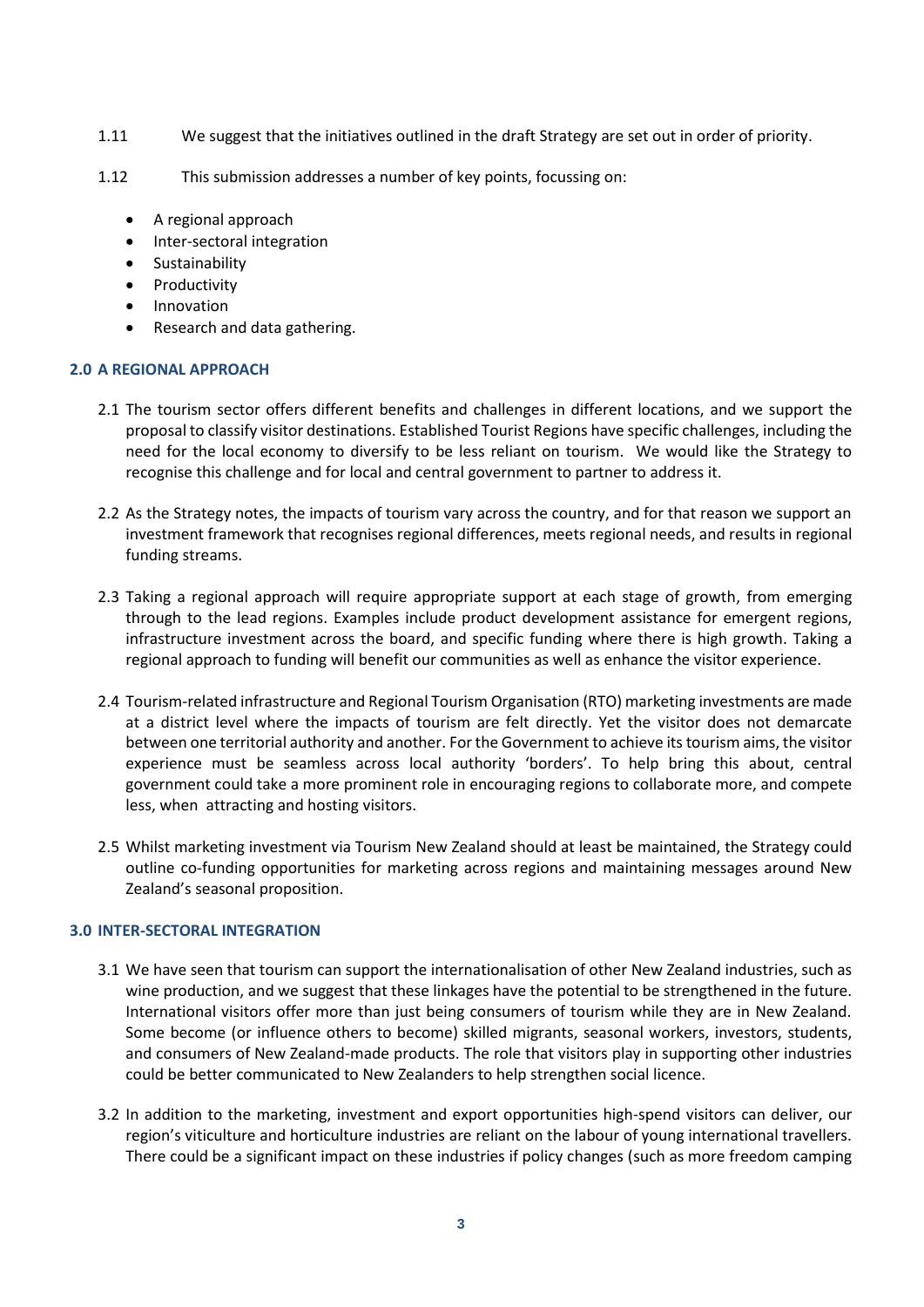restrictions) dissuade this type of visitor from coming to New Zealand. This is particularly relevant to our district where affordable housing for workers is in very short supply.

- 3.3 We would also like to see in the Strategy a specific reference to the film industry to emphasise the significant role it plays in destination marketing and events.
- 3.4 If the Strategy's scope is widened to include the economic impact of tourism on other industries, a goal could be added to inspire international visitors to support other industries, by working, studying or buying New Zealand goods and services here and when they return home. A good example of how the visitor and other industries can support each other is the trial underway in Southland (supported by Immigration NZ) where vacancies for skilled workers are advertised at iSites to alert visitors to local work opportunities. We encourage the development of 'cross industry' projects such as this for recognising the potential for visitors to support other industries. We also suggest that the impact on other industries is taken into account when tourism policy decisions are made.

## **4.0 SUSTAINABILITY**

- 4.1 While there is reference to sustainability within the goals, we suggest that sustainable tourism growth is added as a separate outcome. This would support the sector to achieve goals such as those in the Tourism Industry Aotearoa (TIA) Sustainability Commitment. The goal of a sustainable visitor industry is another positive message to communicate to New Zealanders as the industry grows.
- 4.2 Over 700 businesses have signed up to the TIA's Sustainability Commitment. We see this as a positive move from the industry. However, the initiative is supported by only two full time equivalent positions nationwide, and delivery on commitments from businesses is not currently measured. There is an opportunity here for the Government to be proactive through stronger investment and partnership with industry bodies to boost uptake and measure performance.
- 4.3 We also suggest that the findings and recommendations of the Parliamentary Commissioner for the Environment's report on the environmental impacts of tourism inform the Strategy, i.e. that the Strategy is not finalised until the report is published and its recommendations have been considered.
- 4.4 We note that the Strategy refers to the tourism sector contributing to a low carbon future. We are keen to see the Government take a leading role in developing new low and zero carbon emissions solutions rather than just offsetting.
- 4.5 In terms of impacts on our critical resources, stakeholders across the Queentown Lakes district remain very concerned about the future of water quality in our lakes and rivers. We would like to reiterate in this submission that central government's commitment to environmental enhancement needs to be supported with sufficient funding and effective policy-setting (for example, a useable definition of swimmable waterways). While the introduction of a tourism and conservation levy is a step in the right direction, the current levy is inadequate and needs to be increased significantly if the Strategy's environmental goals are to be met.

### **5.0 PRODUCTIVITY**

5.1 Productivity levels in the tourism industry are low and this systemic problem needs to be addressed in the Strategy. We understand that low productivity is due in part to most New Zealand tourism operators being small to medium-sized businesses with limited capacity to upscale. However, further research is needed to fully understand the factors driving low productivity and identify steps to increase it.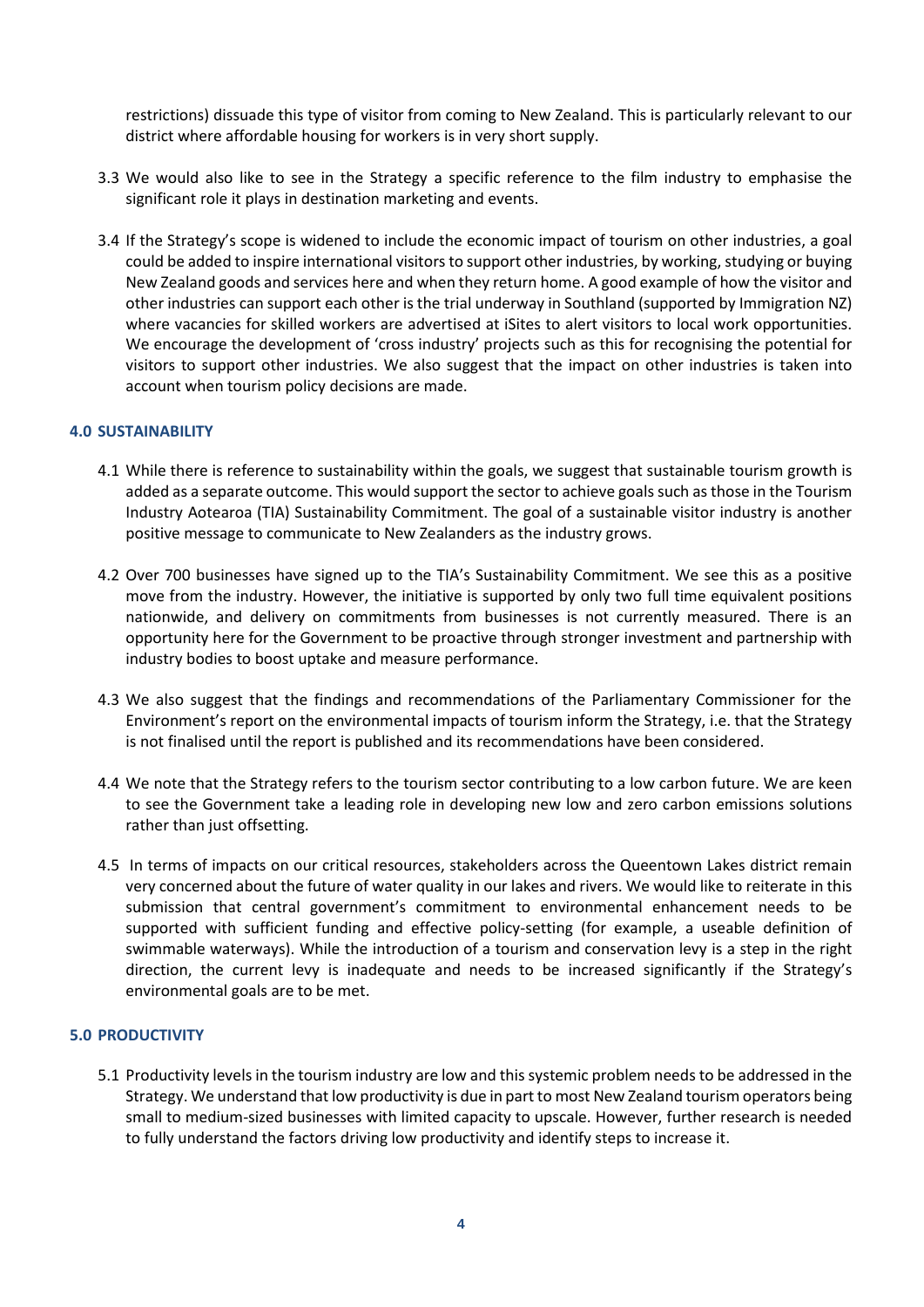- 5.2 We know that, despite interventions, dispersal and seasonality efforts have not resulted in significant improvement<sup>1</sup>. There will be natural limits to both dispersal and seasonality that have been tracked in other visitor markets. It would be good to understand these so investment can be weighed up against the amount of change that can be realistically expected.
- 5.3 The draft Strategy refers to visitor spend but does not consider whether profits are retained in New Zealand. A mix of local and international investment and expertise is needed to support the industry, but we are concerned that if tourism growth is fuelled predominantly by overseas capital and the profits go offshore, the benefits for New Zealanders will always be restricted. We suggest including a goal to boost tourism-related profits and wages earned by New Zealanders.
- 5.4 The economic goals focus on value over volume but this only measures spend, and not whether businesses are making margins that lead to healthy profits for owners and operators, and fair wages for workers. While difficult to measure, it would be very useful for the Strategy to acknowledge the importance of profitability rather than revenue alone. We suggest that taking this approach would help improve productivity within the sector.

# **6.0 INNOVATION**

- 6.1 The Strategy refers to the need for more innovation to address the impacts of tourism. We support this intention and the QLDC has already been part of an initiative to create a national Tourism Innovation Lab. The Lab's purpose is to explore creative ways to resolve the impact of tourism on communities, employees, and the environment. Our district is already undertaking small scale innovation pilots and is eager to work closely with central government to see the national Labs come to fruition.
- 6.2 A growing number of New Zealand-based businesses selling innovative travel-related products and services (e.g. software used within the tourism industry) are focussed on international growth. These businesses utilise local expertise and intellectual property, but are not solely reliant on visitorspend within New Zealand. An upscaling of these innovative services and products would increase tourism productivity and profits without relying on additional visitor numbers.
- 6.3 We propose that the Strategy's definition of the visitor industry is expanded to include such export businesses, and that government agencies, such as Callaghan Innovation, support this niche industry to grow. The development in New Zealand of travel products and services that can be sold on the global tourism market could also be included in the Strategy's system diagram.

# **7.0 RESEARCH AND DATA GATHERING**

 $\overline{a}$ 

- 7.1 Enhanced research and data gathering is a necessary step in the Strategy's priority to "Develop a detailed picture of future demand". Achieving this requires ongoing investment in research. A public/private model may be a means to boost investment in research to inform the industry and help deliver the best outcomes for New Zealanders.
- 7.2 Insights are needed to address the significant data gaps that exist at both a regional and national level. A detailed understanding of day and overnight stays, for example, will help local government, marketers and operators understand visitor behaviour and flows. Visitor flow data, for example, could inform the development of itineraries to support regional growth aspirations.

<sup>1</sup> <https://tia.org.nz/assets/Uploads/Tourism-Summit-Aotearoa-Scorecard-Chris-Roberts.pdf>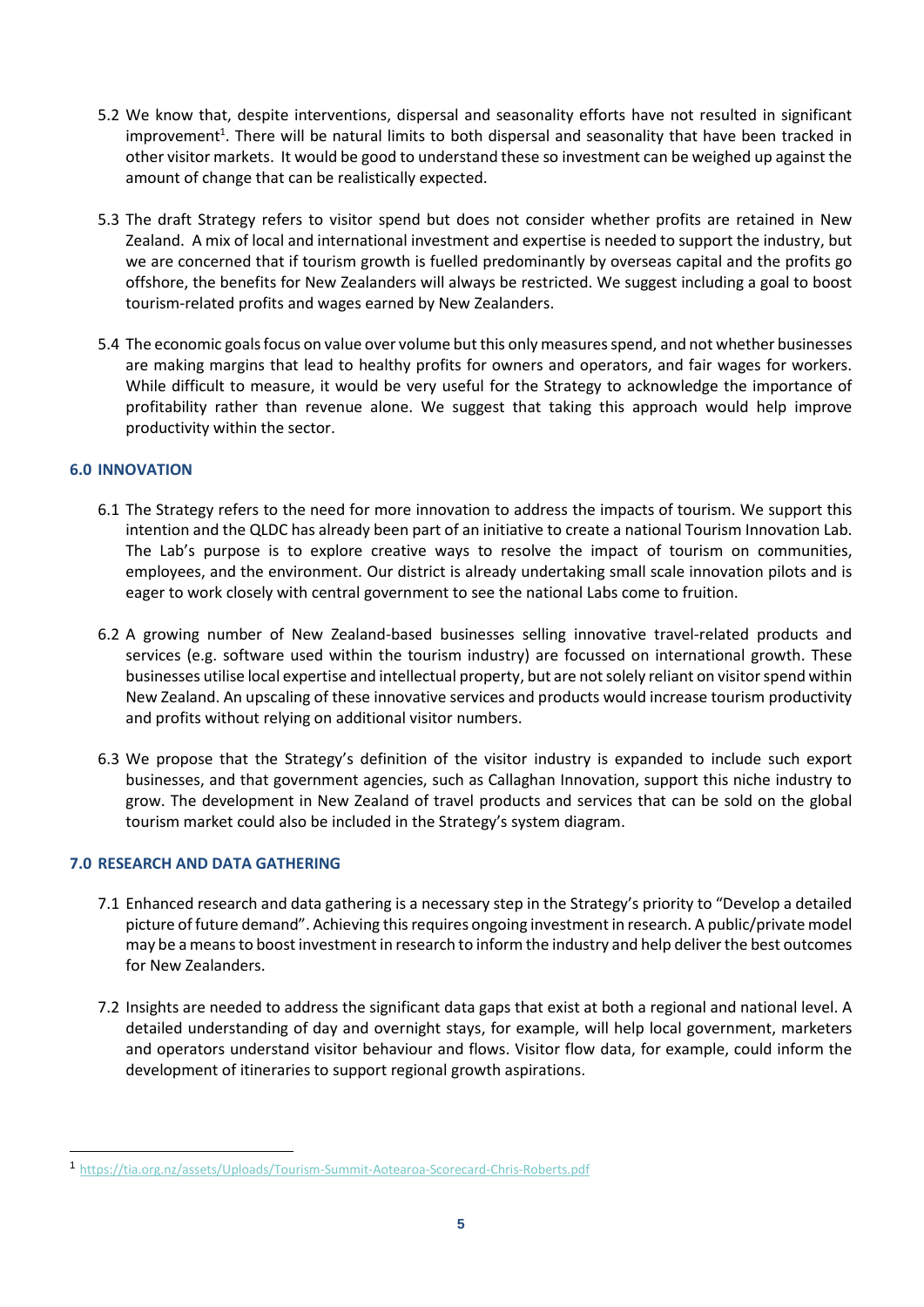- 7.3 We also suggest a review of current measures and their usefulness. The Commercial Accommodation Monitor, for instance, is no longer fit for purpose, especially at a regional level. The development of a monitor that identifies day trippers, and overnight visitors staying in commercial and non-commercial accommodation, will provide local government with data to ensure infrastructure services are meeting needs now and into the future. It will also assist regional tourism organisations to maximise marketing efforts.
- 7.4 We note that the draft Strategy refers to all arrivals as one category, including business travellers and people visiting friends and family. We suggest that the definition and reporting of 'arrivals' is subdivided into categories such as 'holiday', 'conference and events', 'education' etc. This would allow closer analysis of the challenges and opportunities each category brings, and the degree of influence government has on them. It would also provide industry with a fair representation of tourism-specific arrivals.

## **8.0 ADDITIONAL POINTS**

- 8.1 While we understand this is a high level document, we believe there is room to make the language more direct and specific. Terms such as Destination Management, Productivity, Quality Jobs, and High Value Visitor, for example, need to be clearly defined to be able to understand, implement and measure the Strategy's direction and intent.
- 8.2 In addition to identifying the stakeholders in tourism, the system diagram could illustrate the benefits and impacts of the visitor industry, and that the key beneficiaries should be our people and the environment. Recalibrating the system diagram to put New Zealanders and our environment front and centre would reinforce the Strategy's goals. Ideally the diagram would also help explain the 'gaps' in the system that justify government intervention.
- 8.3 We fully support extending the Landmarks programme to provide an accurate account of historic places and events.

### **9.0 SUMMARY OF RECOMMENDATIONS**

To strengthen the Strategy and provide greater clarity, we ask that officials consider the following:

### **9.1 Inter-sectoral integration**

- 9.1.1 Take into account the impact on other industries when tourism policy is developed and implemented to ensure there are no unintended consequences.
- 9.1.2 Add a goal to inspire international visitors to support New Zealand products and services both here and when they return home.

### **9.2 Sustainability**

- 9.2.1 Finalise the Strategy after the report from the Parliamentary Commissioner for the Environment on the environmental impacts of tourism is published and the report's recommendations have been considered.
- 9.2.2 Provide examples of how the Government plans to support the visitor industry move towards a low/zero carbon future.
- 9.2.3 Add "A genuinely sustainable tourism industry for New Zealand" as a separate outcome.

### **9.3 Productivity**

9.3.1 Ensure the Strategy addresses productivity challenges.